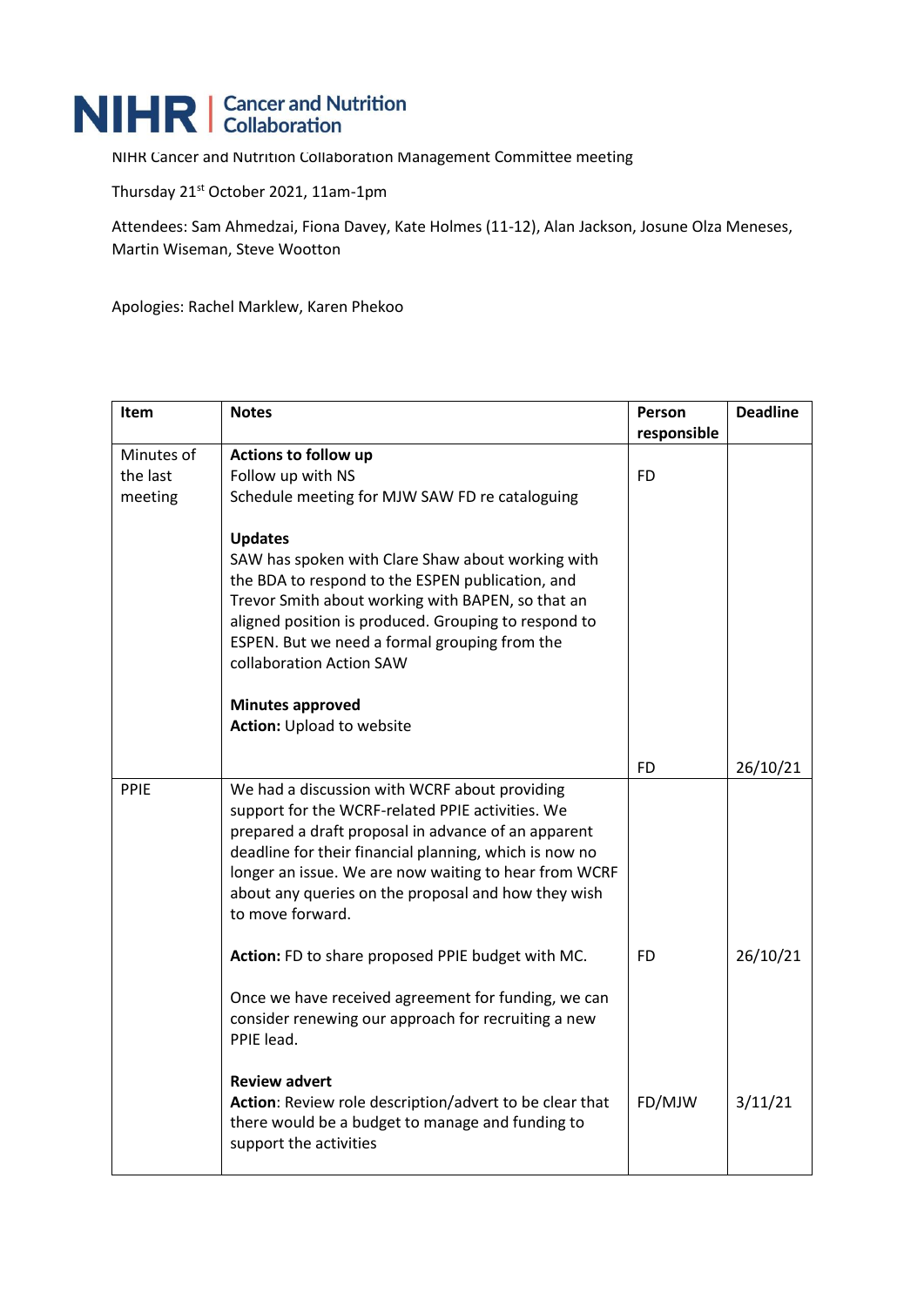| Equality and  | There is a broad agenda across NIHR on Equality,                  |     |          |
|---------------|-------------------------------------------------------------------|-----|----------|
|               |                                                                   |     |          |
| diversity     | Diversity and Inclusion and it is important across the            |     |          |
|               | board. The Collaboration needs to consider how we                 |     |          |
|               | address the considerations/concerns around EDI across             |     |          |
|               | all aspects of our work.                                          |     |          |
|               |                                                                   |     |          |
|               | A Race Equality Framework is going through pilot                  |     |          |
|               | testing with a number of organisations within the NIHR            |     |          |
|               | infrastructure. This will be ready in Spring 2022.                |     |          |
|               |                                                                   |     |          |
|               |                                                                   |     |          |
|               | We have adopted the principles of EDI and it is                   |     |          |
|               | important for us to say and demonstrate how we have               |     |          |
|               | adopted these. The Collaboration must be open to                  |     |          |
|               | listening to anyone saying that we have not lived up to           |     |          |
|               | these standards.                                                  |     |          |
|               |                                                                   |     |          |
|               | In future we need to consider about attracting from               |     |          |
|               | diverse backgrounds for all appointments. Adverts must            |     |          |
|               | include a statement about EDI and our policy on                   |     |          |
|               |                                                                   |     |          |
|               | welcoming and encouraging applications from all parts             |     |          |
|               | of society. Action FD MJW                                         |     |          |
| Oncology      | To date the OTRC themes have discussed and                        |     |          |
| <b>TRC</b>    | considered prehabilitation and nutrition, but it does not         |     |          |
|               | feature as a defined entity in the BRC submission                 |     |          |
|               | process. Angus McNair and Sandy Jack have been                    |     |          |
|               | invited to prepare a statement about prehabilitation in           |     |          |
|               | the broadest context, embracing the pre-treatment,                |     |          |
|               | peri-operative, rehabilitative periods and secondary              |     |          |
|               | prevention.                                                       |     |          |
|               |                                                                   |     |          |
|               | The Collaboration's association with OTRC has to be               |     |          |
|               | more structured around delivering around specific                 |     |          |
|               | needs.                                                            |     |          |
|               |                                                                   |     |          |
|               |                                                                   | SAW | 22/10/21 |
|               | <b>Action: SAW to share document</b>                              | All | 29/10/21 |
|               | All of the committee to provide feedback                          |     |          |
| Successsion   | The role descriptions were presented at the Executive             |     |          |
| planning      | Committee meeting and it was agreed that we will have             |     |          |
|               | a strategic approach to succession planning. No                   |     |          |
|               | comments have been received so far but the deadline               |     |          |
|               | will be extended to 29 <sup>th</sup> October to confirm that they |     |          |
|               | are happy with the documents and plans.                           |     |          |
| <b>ICONIC</b> | ICONIC is planning a series of activities with UICC,              |     |          |
|               | including a prehabilitation webinar on 7 <sup>th</sup> December.  |     |          |
|               |                                                                   |     |          |
|               |                                                                   |     |          |
|               | It has made progress in the context of developing                 |     |          |
|               | capabilities and the capacity building agenda is moving           |     |          |
|               | forward in Africa.                                                |     |          |
|               | The team would like to be able to develop something               |     |          |
|               | similar to the EPIC programme for Africa, to                      |     |          |
|               | characterise the relationship between diet, physical              |     |          |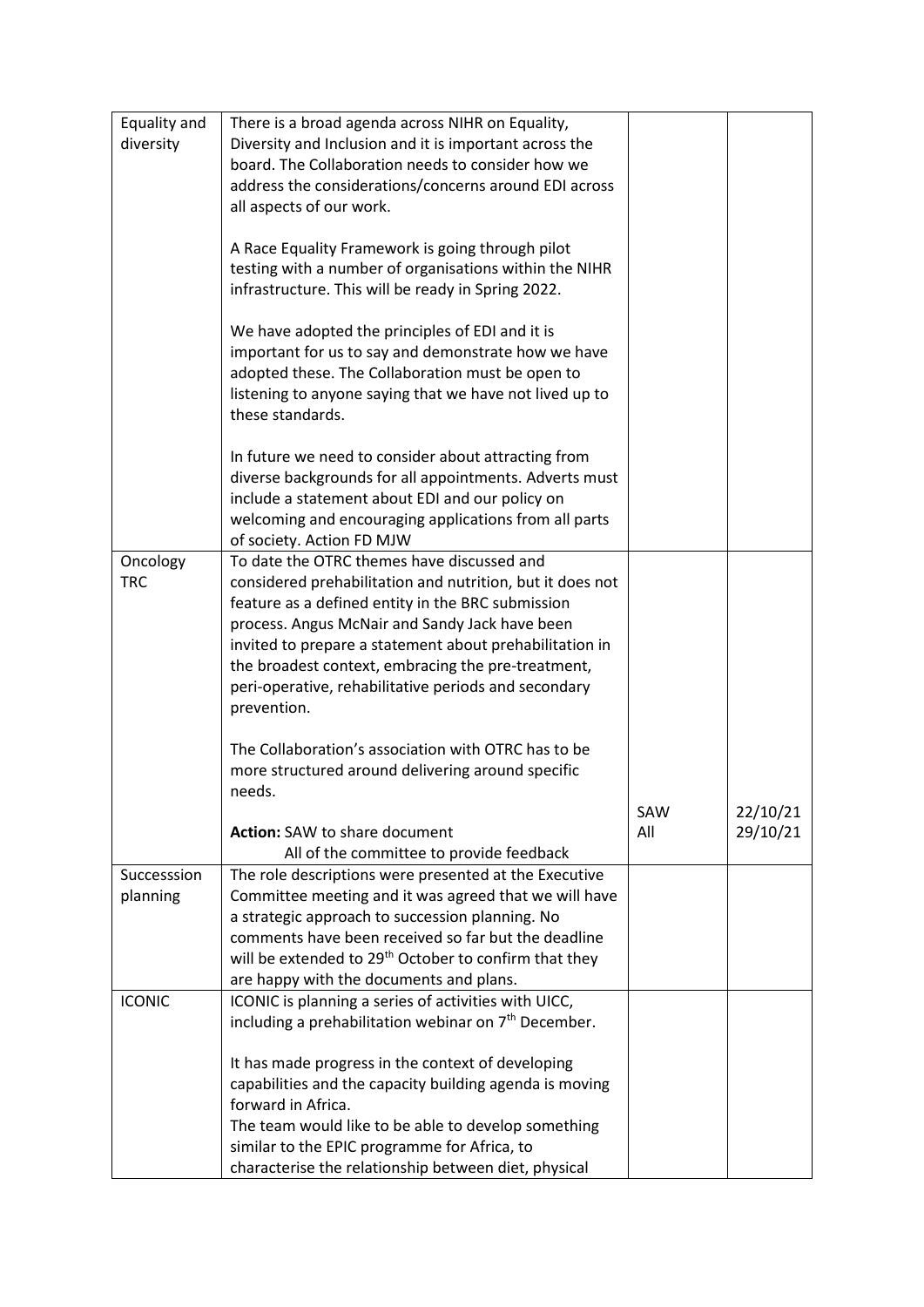|                            | activity, and the pattern of cancers. This is a realistic<br>ambition that would attract support and provide a clear<br>purpose to the activities.                                                                                                                                                                                                                                                                                                                                                                                                      |  |
|----------------------------|---------------------------------------------------------------------------------------------------------------------------------------------------------------------------------------------------------------------------------------------------------------------------------------------------------------------------------------------------------------------------------------------------------------------------------------------------------------------------------------------------------------------------------------------------------|--|
| <b>NCRI</b>                | Cookery session<br>The cookery session itself and the panel discussion have<br>been filmed and are being edited. Melissa Mogor is now<br>presenting it as the cook instead of Ryan Riley. Two<br>patient representatives have been recruited from<br>WCRF's ambassadors. The session is taking place on<br>November 9 <sup>th</sup> .<br>The Gut Microbiome session chaired by AAJ is also                                                                                                                                                              |  |
|                            | taking place on November 9 <sup>th</sup> . The panel will have a 'dry<br>run' before the event. An idea was put forward to<br>produce a summary report of the discussion for<br>dissemination.                                                                                                                                                                                                                                                                                                                                                          |  |
| <b>WCRF</b><br>partnership | Informed<br>The task group has met and is producing a more<br>detailed time line. The survey to WCRF's health care<br>professional members has been circulated and the<br>group will meet again once the results have been<br>collated.                                                                                                                                                                                                                                                                                                                 |  |
|                            | The nutritional guidance resource task group will meet<br>on 1 <sup>st</sup> November. WCRF's health information team have<br>edited the previously translated questions.                                                                                                                                                                                                                                                                                                                                                                               |  |
| Work                       | <b>Education and traning</b><br>The Collaboration and WCRF have a common ambition<br>that doctors and other HCPS should be knowledgeable<br>and competent in providing nutritional care to people<br>with cancer. We have aligned ourselves with developing<br>long term strategic approach with the Association for<br>Nutrition who have developed an undergraduate<br>curriculum for doctors, which has just been published.<br>WCRF is to connect with Assocation for Nutrition to<br>seek a discussion about the potential for synergy.<br>Toolkit |  |
| streams                    | The Toolkit element of the survey has been taken on by<br>LM and SB. They are producing an outline writing and<br>analysis plan.                                                                                                                                                                                                                                                                                                                                                                                                                        |  |
|                            | <b>Molecular Mechanisms</b><br>The group has agreed to have more frequent meetings.<br>Last week they met as a drafting group for a document<br>to inform themselves and others (i.e. grant giving<br>bodies and committee members) about what sort of<br>models/approaches in exploring cancer are suitable for<br>different kinds of nutritional context. For example,<br>organoid, molecular, whole body study models. This is<br>to structure a perspective of what is necessary in what                                                            |  |